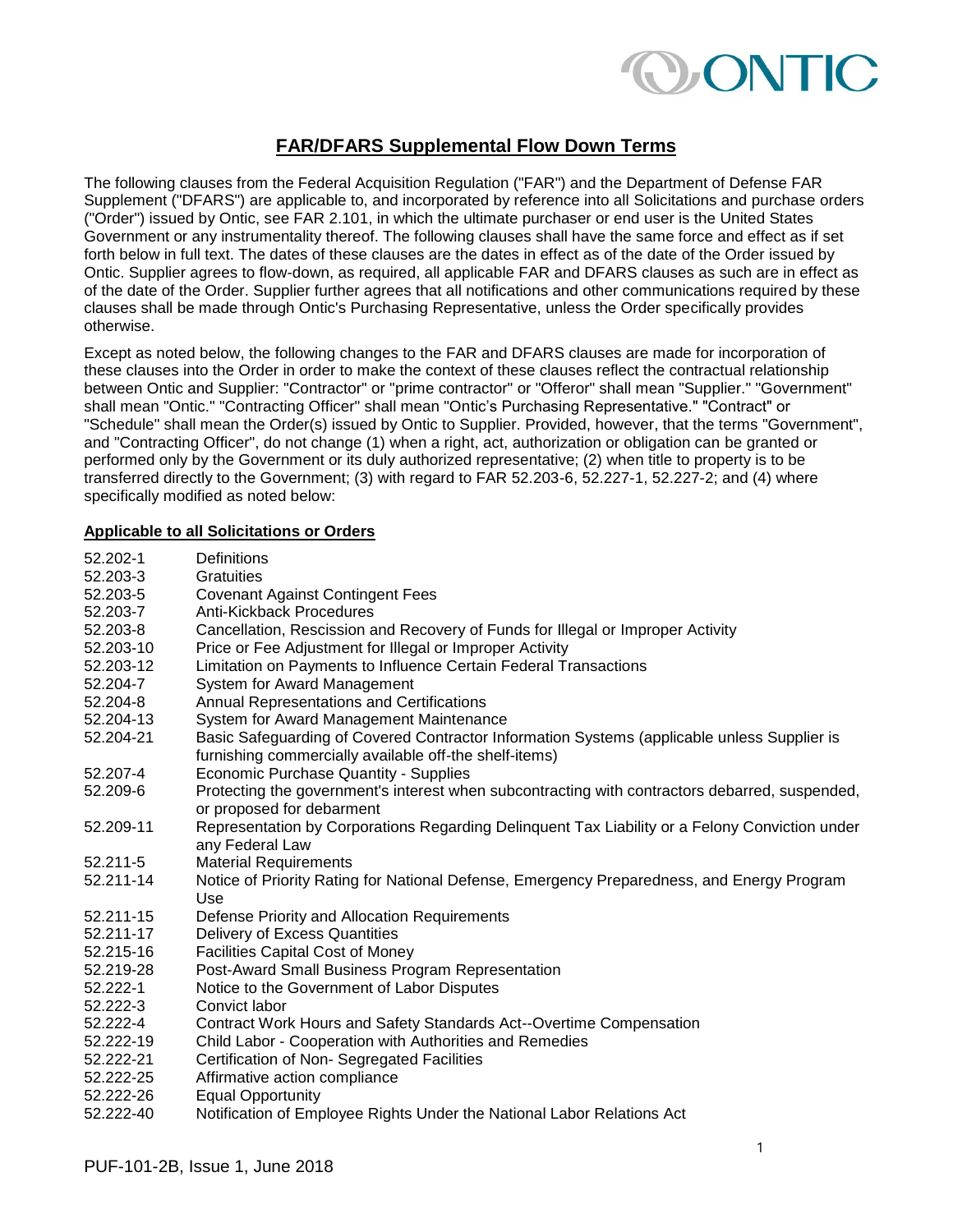

| 52.222-54     | Employment Eligibility Verification, excluded for Commercial Off the Shelf Items                                                                              |
|---------------|---------------------------------------------------------------------------------------------------------------------------------------------------------------|
| 52.223-6      | Drug-Free Workplace                                                                                                                                           |
| 52.223-11     | Ozone-Depleting Substances, report if manufactured with ozone depleting substances                                                                            |
| 52.225-1      | Buy American Act-Supplies ("domestic end products" to include items ordered hereunder,<br>whether or not end products themselves)                             |
| 52.225-13     | Restrictions on Certain Foreign Purchases                                                                                                                     |
| 52.225-20     | Prohibition on Contracting with Entities Engaging in Certain Activities or Transactions Relating to                                                           |
|               | Iran-Representation and Certifications.                                                                                                                       |
|               |                                                                                                                                                               |
| 52.225-25     | Prohibition on Conducting Restricted Business Operations in Sudan-Certification                                                                               |
| 52.227-3      | Patent Indemnity, applies to Commercial Items Only                                                                                                            |
| 52.227-6      | Royalty Information, if there are royalties over \$250                                                                                                        |
| 52.227-9      | Refund of Royalties, if there are royalties over \$250                                                                                                        |
| 52.227-14     | Rights in Data-General (in (b) "Government" means the U.S. Government; in (c)(1) and (e)<br>"contracting officer" means the Government's Contracting Officer) |
| 52.229-3      | Federal, State, and Local Taxes                                                                                                                               |
| 52.232-11     | Extras                                                                                                                                                        |
| 52.232-40     | Providing Accelerated Payments to Small Business Subcontractors                                                                                               |
| 52.233-3      | <b>Protest after Award</b>                                                                                                                                    |
| 52.242-15     | Stop Work Order                                                                                                                                               |
| 52.244-6      | Subcontracts for Commercial Items                                                                                                                             |
| 52.247-63     | Preference for U.S. Flag Air Carriers                                                                                                                         |
| 52.247-64     | Preference for Privately Owned U.S.-Flag Commercial Vessels (in (c)(1) "subcontractor" means<br>Supplier)                                                     |
| 52.249-1      | Termination for Convenience of the Government (Fixed-Price) (Short Form)                                                                                      |
| 52.249-2      | Termination for Convenience of the Government (Fixed-Price)                                                                                                   |
| 52.249-8      | Default (Fixed-Price Supply and Service)                                                                                                                      |
| 52.252-2      | Clauses Incorporated by Reference                                                                                                                             |
| 252.203-7002  | Requirement to inform Employees of Whistleblower rights                                                                                                       |
| 252.204-7000  | Disclosure of Information                                                                                                                                     |
| 252.204-7003  | <b>Control of Government Personnel Work Product</b>                                                                                                           |
|               |                                                                                                                                                               |
| 252.204-7004, | System for Award Management                                                                                                                                   |
| Alternate A   |                                                                                                                                                               |
| 252.204-7007, | Annual Representations and Certifications                                                                                                                     |
| Alternate A   |                                                                                                                                                               |
| 252.204-7008  | Compliance with Safeguarding Covered Defense Information Controls                                                                                             |
| 252.204-7012  | Safeguarding Covered Defense Information and Cyber Incident Reporting                                                                                         |
| 252.208-7000  | Intent to Furnish Precious Metals as Government Furnished Material                                                                                            |
| 252.209-7998  | Representation Regarding Conviction of a Felony Criminal                                                                                                      |
| 252.209-7999  | Representation by Corporations Regarding an Unpaid Delinquent Tax Liability or a Felony<br>Conviction under any Federal Law                                   |
| 252.223-7004  | Drug-Free Workforce                                                                                                                                           |
| 252.223-7008  | Prohibition of Hexavalent Chromium                                                                                                                            |
| 252.225-7001  | Buy American Act and Balance of Payments Program ("domestic end products" to include items<br>ordered hereunder, whether or not end products themselves)      |
| 252.225-7002  | Qualifying Country Sources as Subcontractors.                                                                                                                 |
| 252.225-7007  | Prohibition on acquisition of United States munitions list items from communist Chinese military<br>companies                                                 |
| 252.225-7008  | Restriction on acquisition of specialty metals                                                                                                                |
| 252.225-7009  | Restrictions on acquisition of certain articles containing specialty metals                                                                                   |
| 252.225-7010  | Commercial Derivative Military Article-Specialty Metals Compliance Certificate                                                                                |
| 252.225-7012  | Preference for Certain Domestic Commodities                                                                                                                   |
| 252.225-7013  | Duty Free Entry                                                                                                                                               |
| 252.225-7016  | Restriction on Acquisition of Ball and Roller Bearings                                                                                                        |
| 252.225-7027  | Restriction on contingent fees for foreign Military sales (if noted for Foreign Military Sales)                                                               |
| 252.225-7028  | Exclusionary policies and practices of foreign governments (if noted for Foreign Military Sales                                                               |
| 252.225-7031  | Secondary Arab Boycott of Israel                                                                                                                              |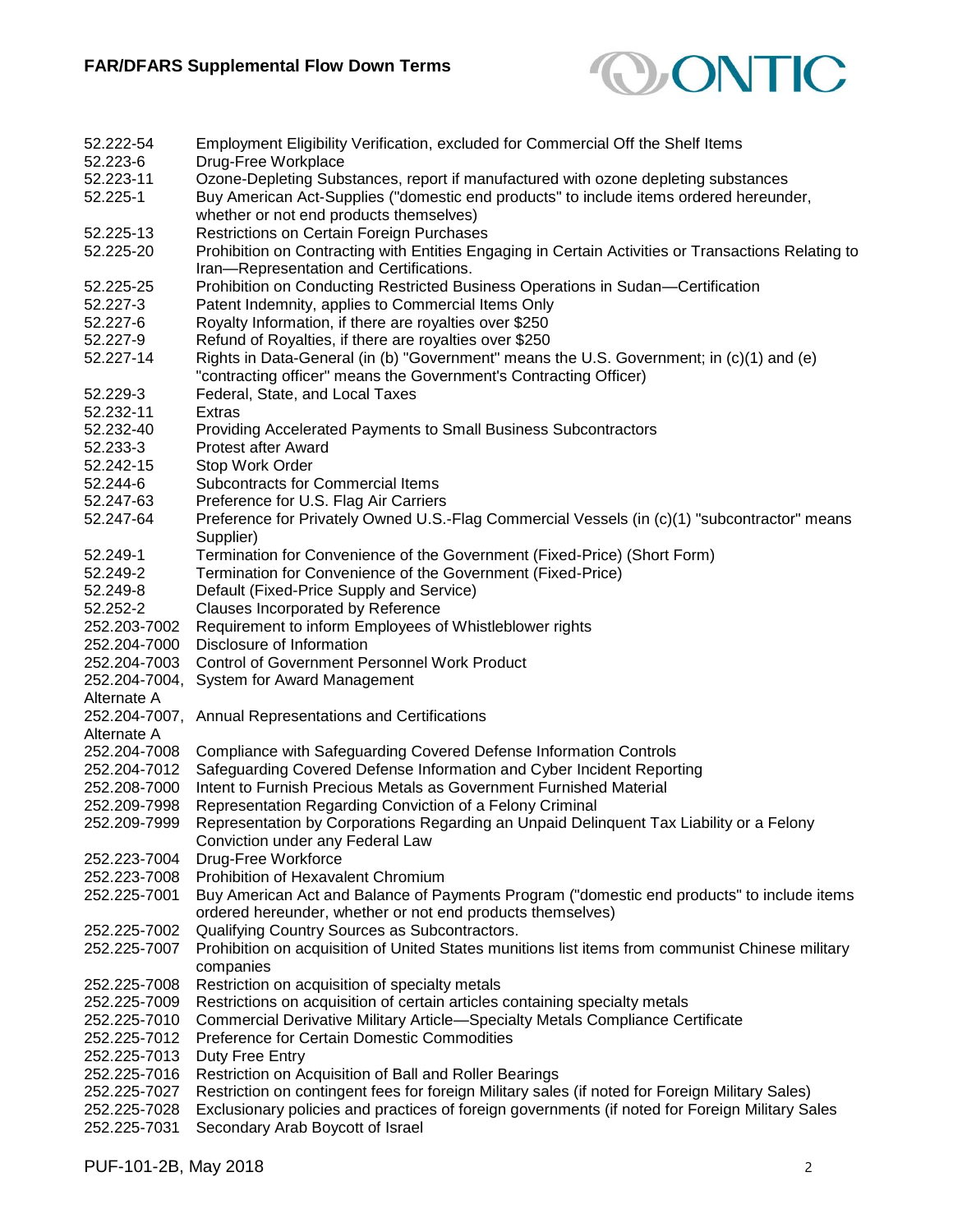

| 252.225-7043 | Antiterrorism/force protection policy for defense contractors outside the United States (applicable |
|--------------|-----------------------------------------------------------------------------------------------------|
|              | if Supplier will be performing or traveling outside the United States under this Order)             |
| 252.225-7048 | <b>Export-Controlled Items</b>                                                                      |
| 252.228-7001 | Ground and Flight Risk                                                                              |
| 252.228-7005 | Accident Reporting and Investigation Involving Aircraft, Missiles, and Space Launch Vehicles        |
| 252.244-7000 | Subcontracts for Commercial Items and Commercial Components (DOD Contracts)                         |
| 252.246-7003 | Notification of Potential Safety Issues                                                             |
| 252.246-7007 | Contractor Counterfeit Electronic Part Detection and Avoidance System                               |
| 252.246-7008 | Sources of electronic parts                                                                         |
| 252.247-7022 | Representation of Extent of Transportation by Sea                                                   |
| 252.247-7024 | Notification of Transportation of Supplies by Sea                                                   |
|              |                                                                                                     |

## **Applicable for Proposals and Contracts over \$3,500**

- 52.204-10 Reporting executive compensation and first tier subcontract awards
- 52.223-18 Encouraging Contractor Policies to Ban Text Messaging While Driving
- 52.222-20 Walsh-Healey Public Contracts Act
- 52.222-36 Affirmative Action for Workers with Disabilities
- 252.211-7005 Substitutions for Military or Federal Specifications and Standards.

#### **Applicable for Proposals and Contracts over \$100,000**

- 52.222-35 Affirmative Action for Special Disabled Veterans, Veterans of the Vietnam Era, and Other Eligible **Veterans**
- 52.222-37 Employment Reports on Special Disabled Veterans, Veterans of the Vietnam Era, and Other Eligible Veterans
- 52.248-1 Value Engineering

## **Applicable for Proposals and Contracts over \$150,000**

- 52.203-6 Restrictions on Subcontractor Sales to the Government
- 52.203-11 Certification and Disclosure Regarding Payments to Influence Certain Federal Transactions
- 52.203-17 Contractor Employee Whistleblower Rights and Requirement to Inform Employees of Whistleblower Rights
- 52.204-4 Printed or Copied Double-Sided on Recycled Paper
- 52.209-5 Certification Regarding Responsibility Matters
- 52.215-2 Audit and Records
- 52.215-14 Integrity of Unit Prices
- 52.215-14 Alt1 Integrity of Unit Prices
- 52.215-15 Pension Adjustments and Asset Reversions
- 52.215-20 Requirements for cost or pricing data or information other than cost or pricing data
- 52.215-21 Requirements for cost or pricing data or information other than cost or pricing data MODS
- 52.219-8 Utilization of Small Business Concerns
- 52.225-8 Duty-Free Entry
- 52.227-1 Authorization and Consent
- 52.227-2 Notice and Assistance Regarding Patent and Copyright Infringement
- 52.242-13 Bankruptcy
- 252.203-7001 Prohibition on Persons Convicted of Fraud or Other Defense-Contract-Related Felonies
- 252.209-7004 Subcontracting with Firms that are Owned or Controlled by the Government of a Country that is a State Sponsor of Terrorism
- 252.222-7007 Representation Regarding Combating Trafficking in Persons.
- 252.247-7023 Transportation of Supplies by Sea
- 252.249-7002 Notification of Anticipated Contract Termination or Reduction excludes paragraph (c)

#### **Applicable for Proposals and Contracts over \$550,000**

- 52.209-7 Information Regarding Responsibility Matters
- 52.209-9 Updates of Publicly Available Information Regarding Responsibility Matters